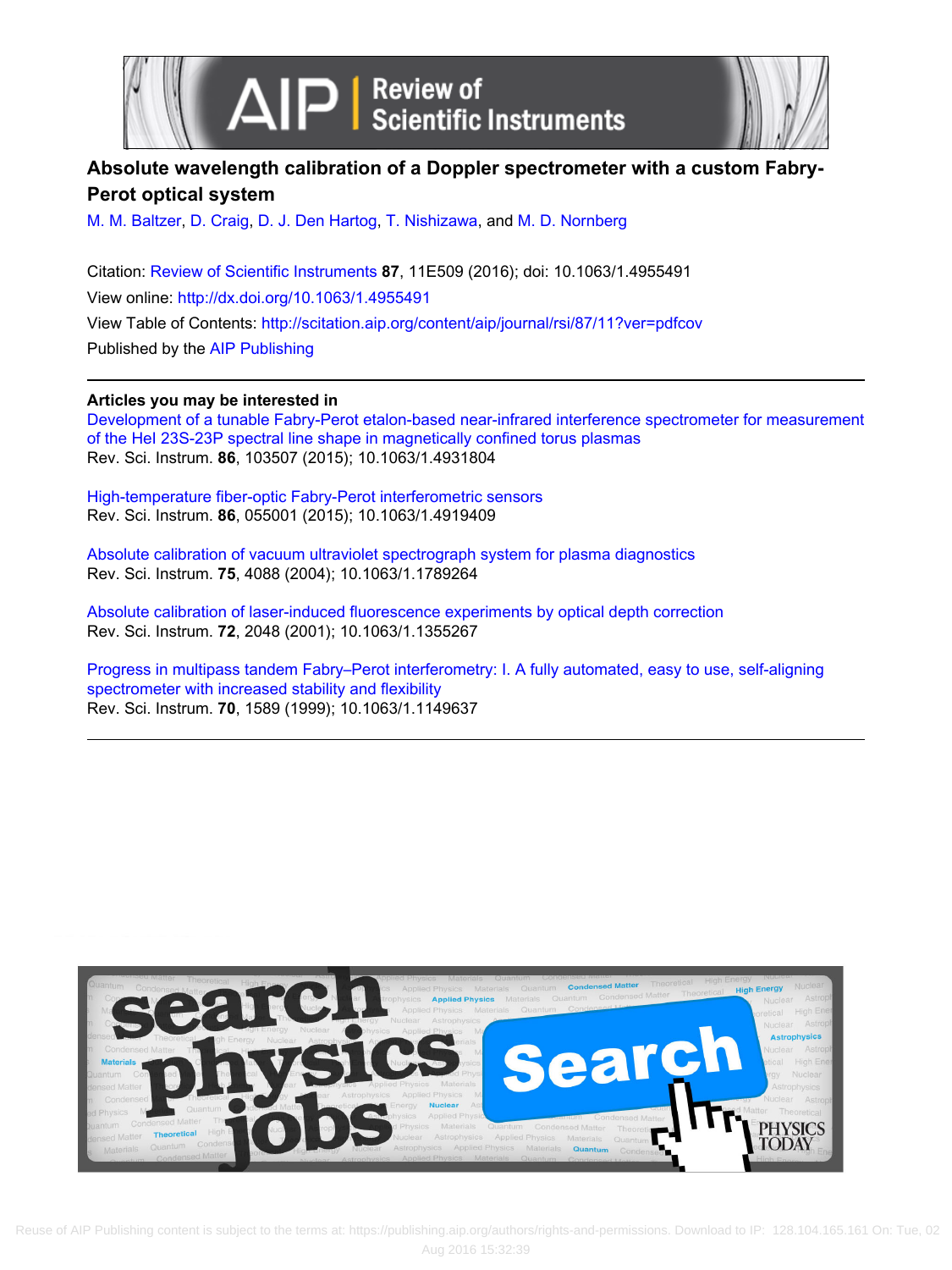

# **[Absolute wavelength calibration of a Doppler spectrometer with a custom](http://dx.doi.org/10.1063/1.4955491) [Fabry-Perot optical system](http://dx.doi.org/10.1063/1.4955491)**

M. M. Baltzer,<sup>1[,a\)](#page-1-0)</sup> D. Craig,<sup>1</sup> D. J. Den Hartog,<sup>2</sup> T. Nishizawa,<sup>2</sup> and M. D. Nornberg<sup>2</sup> <sup>1</sup>*Department of Physics, Wheaton College, Wheaton, Illinois 60187, USA* <sup>2</sup>*Department of Physics, University of Wisconsin-Madison, Madison, Wisconsin 53706, USA*

(Presented 8 June 2016; received 3 June 2016; accepted 20 June 2016; published online 27 July 2016)

An Ion Doppler Spectrometer (IDS) is used for fast measurements of C VI line emission (343.4 nm) in the Madison Symmetric Torus. Absolutely calibrated flow measurements are difficult because the IDS records data within 0.25 nm of the line. Commercial calibration lamps do not produce lines in this narrow range. A light source using an ultraviolet LED and etalon was designed to provide a fiducial marker 0.08 nm wide. The light is coupled into the IDS at f/4, and a holographic diffuser increases homogeneity of the final image. Random and systematic errors in data analysis were assessed. The calibration is accurate to 0.003 nm, allowing for flow measurements accurate to 3 km/s. This calibration is superior to the previous method which used a time-averaged measurement along a chord believed to have zero net Doppler shift. *Published by AIP Publishing.* [\[http:](http://dx.doi.org/10.1063/1.4955491)//[dx.doi.org](http://dx.doi.org/10.1063/1.4955491)/[10.1063](http://dx.doi.org/10.1063/1.4955491)/[1.4955491\]](http://dx.doi.org/10.1063/1.4955491)

### **I. INTRODUCTION**

The Madison Symmetric Torus (MST) operates the Ion Doppler Spectrometer version II (IDS  $II$ )<sup>[1](#page-3-0)</sup> for fast measurements of impurity ion emission. Charge exchange recombination spectroscopy (CHERS) at the C VI line near 343.4 nm is used to make localized ion measurements.<sup>[2](#page-3-1)</sup> To this point, an absolute wavelength calibration has not been possible because the IDS II has a spectral range of only 0.5 nm. A fiducial marker would need to be less than 0.2 nm from the C VI line in order to be used for calibration, and there are no commercial sources which provide an emission line within this narrow range. A tunable laser could be used, but the cost of the laser would exceed that of the spectrometer itself. Other CHERS systems utilizing CCD detectors have been calibrated using gas discharge lamps, making repeated exposures of a neon lamp<sup>[3](#page-3-2)</sup> or by measuring grating parameters and accounting for grating angle and atmospheric conditions.<sup>[4](#page-3-3)</sup> However, these methods are not well suited to the IDS II which does not use a CCD.

In order to make an absolute wavelength calibration of the IDS II, a light source was designed to create a welldefined peak near 343 nm using a Fabry-Perot etalon and an ultraviolet (UV) LED. The etalon has a 0.08 nm wide transmission peak within the spectral range of the IDS II, as depicted in Figure  $1(a)$ . This technique is not commonly used, but Delabie *et al.* report the use of a similar setup in this issue of RSI.<sup>[5](#page-3-4)</sup> A calibration accurate to 0.003 nm was achieved using this light source, which is equivalent to a flow uncertainty of 3 km/s. This is on the order of the random uncertainty of flow measurements in the MST. Poloidal flows in the MST are <10 km/s, whereas toroidal flows may be as large as 40 km/s.

#### **II. LIGHT SOURCE**

The optical train of the ultraviolet light source is diagrammed in Figure [2.](#page-2-1) First, an UV LED emits a 15 nm wide (FWHM) spectrum with maximum emission near 340 nm (model UVTOP335 from SETi). An aspheric lens with  $f = 25$  mm collimates the LED light, which travels through an air-gap etalon from SLS Optics. The etalon transmits wavelengths with an integer number of half-wavelengths between the two mirrors, which were designed to have a separation of  $d = 0.0998 \pm 0.0010$  mm. The  $68\% \pm 4\%$  reflectivity of the etalon mirrors determines an effective finesse of 7.3, corresponding to a transmittance peak FWHM of 0.08 nm when the free spectral range is 0.6 nm. The lenses and etalon are made of fused silica and have AR coatings.

Spectrometer imaging is affected by the homogeneity and f/# of the entering light cone. A holographic diffuser from Edmund Optics diffuses the light exiting the etalon into a cone of angle 15°. 14.5 cm from the diffuser, a 2" plano-convex<br>lens with  $f = 75$  mm focuses the light into the spectromlens with  $f = 75$  mm focuses the light into the spectrometer fiber with f/4 to fill the IDS II optics. The final image magnification of 3 was chosen to cover the entire IDS II fiber bundle. Rotating the IDS II fiber within its mount changes the measured peak wavelength by 0.4 pm, demonstrating that the effect of remaining structure in the light cone is smaller than the desired calibration accuracy (∼1 pm). The final component of the optical train is a 60/40 beamsplitter which allows data to simultaneously be analyzed by the IDS II and another calibrated spectrometer.

The mirror spacing is expected to be stable as the etalon spacer is made out of Schott ZERODUR glass with a coefficient of thermal expansion less than  $10^{-8}/K$  near room temperature. The effective mirror spacing is increased by rotating ature. The effective mirror spacing is increased by rotating the etalon; in order to move the transmission peak 0.001 nm, the etalon would need to be rotated 0.14◦ away from normal to the incoming light. This amount of movement is unlikely given the stiffness of the optical mounts.

Note: Contributed paper, published as part of the Proceedings of the 21st Topical Conference on High-Temperature Plasma Diagnostics, Madison, Wisconsin, USA, June 2016.

<span id="page-1-0"></span><sup>&</sup>lt;sup>a)</sup>Electronic mail: maddie.baltzer@my.wheaton.edu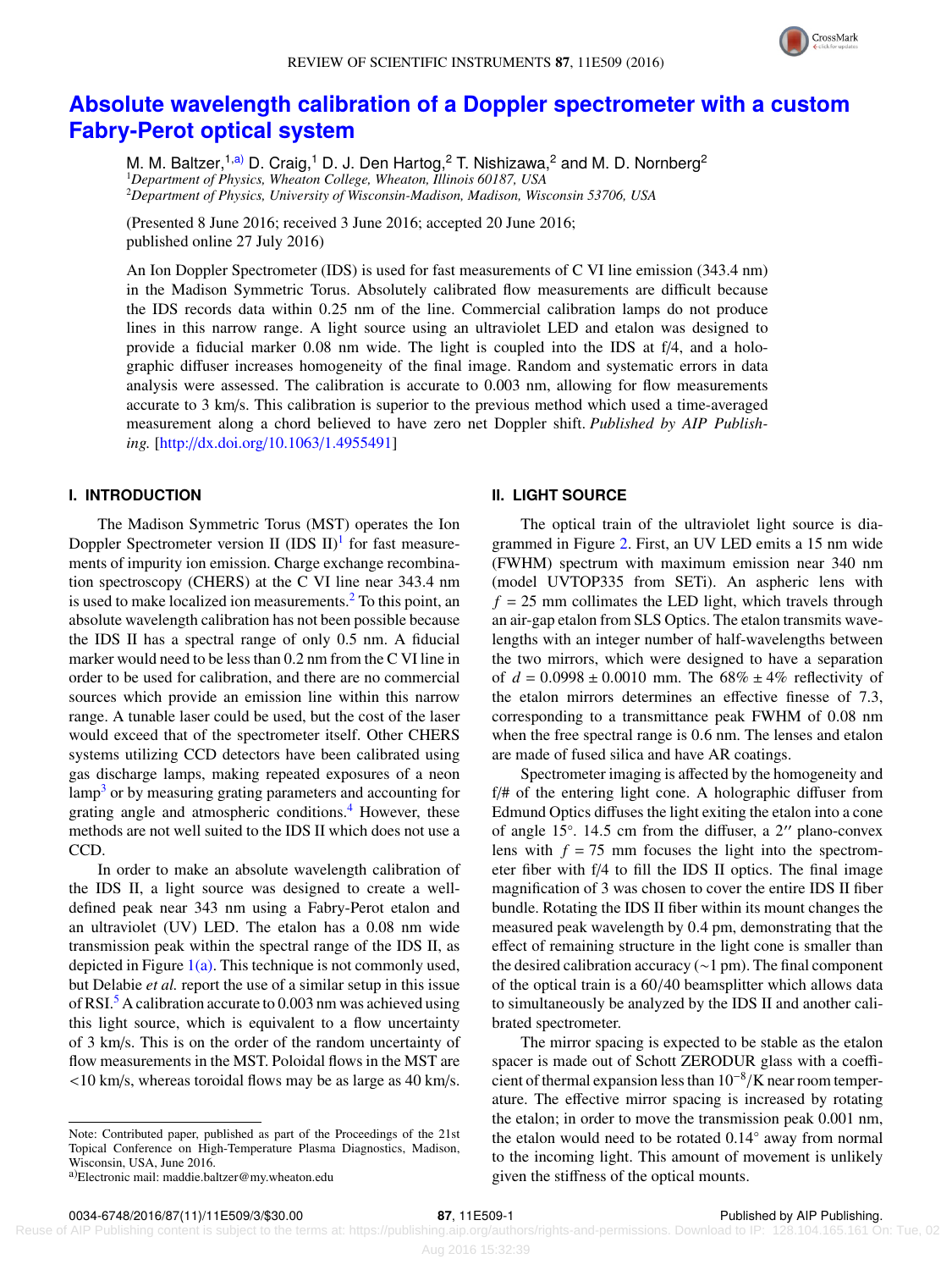<span id="page-2-0"></span>

FIG. 1. Spectra for (a) custom ultraviolet light source and (b) neon lamp. Neon emission lines are labelled, and their wavelengths are given in the table inset.

### **III. CALIBRATION DATA ANALYSIS**

There are two parallel processes to calibrate the IDS II: the measurement of the wavelength of an etalon transmission peak and the determination of the location of that peak in the IDS II. Each must be accurate on the order of a thousandth of a nanometer in order to reduce systematic error in velocity measurements below their random uncertainty.

A second calibrated spectrometer is necessary to measure the wavelength of a transmission peak. Typical spectra are shown in Figure [1](#page-2-0) for a spectrometer with 8 nm wide spectral coverage and a CCD detector. A neon discharge lamp was used to calibrate the CCD spectrometer, but even neon calibrations can easily be subject to systematic errors greater than 0.001 nm, which corresponds to a few hundredths of a pixel for the spectrometers used in this work. We explored errors

<span id="page-2-1"></span>

FIG. 2. Diagram and photograph of the ultraviolet light source designed to create a fiducial marker for the IDS II. The components are (a) UV LED, (b) aspheric lens, (c) air-gap etalon, (d) holographic diffuser, (e) plano-convex lens, and (f) beamsplitter.

<span id="page-2-2"></span>

FIG. 3. One (a) ultraviolet light source peak and (b) neon lamp emission line are plotted with spline interpolation (dotted) and parabolic least-squares fit (solid). Error bars are shown which represent the variation in sequential spectra. The neon error bars are smaller than the marker size. Monte Carlo analysis returned the peak locations in (c) for the UV light source and (d) for a neon line.

related to how the peak location is determined using Monte Carlo analysis and multiple peak-finding strategies.

Figure [3](#page-2-2) compares parabolic least-squares and cubic interpolation methods near the maxima of ultraviolet light source and neon peaks. Typically, least-squares fits are used to find the centroids of lineshapes, but these rely on an accurate model of the lineshape. Slit curvature in the image plane of Czerny-Turner spectrometers causes the transfer function to be asymmetric and vary across the image plane. This asymmetry results in a mismatch between symmetric model functions (e.g., parabola or Gaussian) and narrow features like neon lines. However, the broad etalon transmission peak is described by a parabola within its error bars. In contrast, a cubic spline interpolation results in large random error (∼0.2 pixels) for a transmission peak while the sharper neon line has random error similar to parabolic fits. The magnitude of the difference between parabolic and interpolated peak locations is similar for neon and light source peaks.

After determining peak locations, the CCD data were fit to a quadratic curve to convert the horizontal axis from pixels to nanometers. While Figure [1](#page-2-0) shows many neon lines in the view of the spectrometer, the lines labelled #1, #2, #6, and #7 were used to weight each wavelength region evenly. The systematic error of the neon calibration was determined by measuring the wavelengths of lines which were *not* used in the calibration and comparing these values to reference values.<sup>[6](#page-3-5)</sup> Table [I](#page-3-6) has the measured and reference wavelengths of these neon lines, showing that the neon calibration is accurate to better than 1 pm.

The total calibration error was measured by focusing the IDS II on neon emission lines near 343 nm and calibrating it using the light source. Figure [4](#page-3-7) shows the light source and neon emission for a region near the 345 nm neon line. Spline interpolation of data is overlaid. This was done for three neon